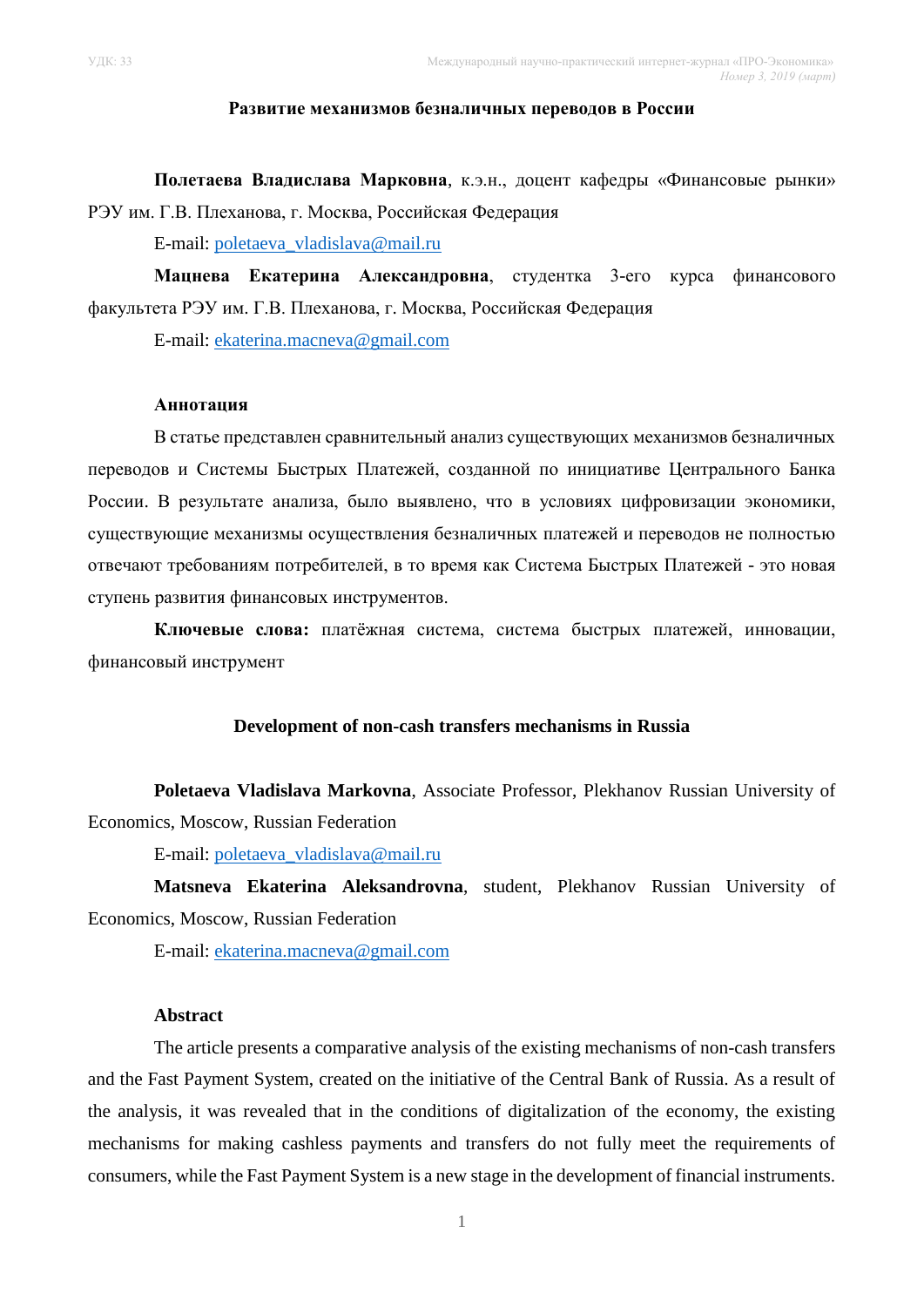# **Key words:** payment system, Fast Payment System, innovation, financial instrument

Nowadays, the system of financial instruments is changing constantly, providing customers with innovative services of higher quality. New financial instruments appear as a response to the urgent needs of modern generations who want to save time and money by obtaining services in digital format. The penetration of digital technologies in Russia has already reached a high level and continues to grow due to an increase in the availability of mobile technologies, an increase in the intensity of using mobile Internet and services, as well as an increasing transition of daily activities to online regime.



### **Fig. 1 Bank accounts with remote access (thousands)**

New financial technologies penetrate into the manufacturing sector (including retail, telecommunications, pharmaceuticals, agriculture); they have an impact on the insurance, credit, accounting services, mass real estate appraisal, asset management, investments, tax administration, etc. The positive trend in using new financial instruments is seen not only in P2P money transactions, but also in C2B. The main sphere of C2B transfers is e-commerce. Against the background of a difficult situation with retail and with the economy in Russia as a whole, e-commerce continued to reduce growth rates. Despite this, the e-commerce market, which last year overcame the level of 1 trillion rubles, contributes to the development of global trends, such as the mobilization of payments, the growth of online sales of food, etc. The number of payments made from mobile devices is steadily increasing. According to the Net Pay statistics, in the first half of 2018, the number of mobile payments increased by 11%, breaking the record for the same period of 2017, which was 9%. [2] And the future growth, influenced by trends in modern Russian economy, is expected. [1]

In Russia, now the possibility of conducting non-cash transfers for retail customers is realized through several tools and mechanisms supporting them, including transfers using the card infrastructure and interbank settlement infrastructure, as well as a number of special systems,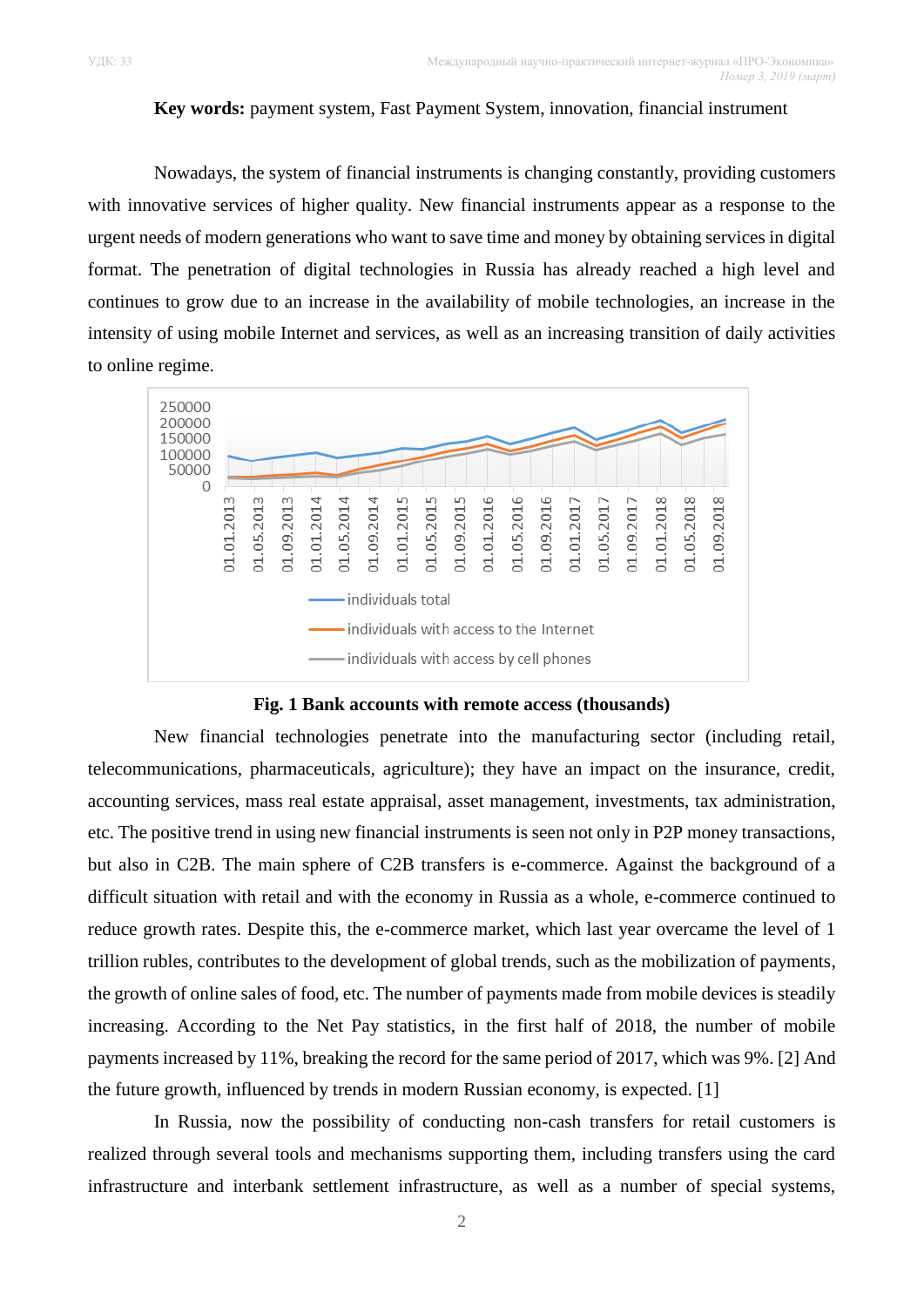including transfers within one bank and transfers within individual non-banking organizations (incl. electronic wallets, personal accounts, mobile operators, etc.). According to the Central Bank's reports, currently there exist 34 operators of payment systems and 92 operators of e-money. Among the electronic payment systems, the most popular ones are the WebMoney, Yandex.Money and QIWI. The most commonly used online bank is Sberbank Online which had turnover of 13,6 trillion rubles from 19 trillion rubles (full amount of money transferred) in 2017. [5] Despite the fact that there is quite a huge number of operators of other payment systems, which use online platforms, the two ones are to be considered: Western Union and UniStream as they proved to be widely used in Russia. For the comparison of the three types of payment mechanisms, the consolidated table of tariffs, advantages and disadvantages is presented below.

|                      | Rate | <b>Advantages</b>                           | <b>Disadvantages</b>          |
|----------------------|------|---------------------------------------------|-------------------------------|
| E-money              |      |                                             |                               |
| Web-                 | 0,8% | Support of different currencies; security   | High commission; software     |
| Money                |      | due to multi-levelled system of             | needed; difficult procedure   |
|                      |      | identification; famous in Russia            | of money withdrawal           |
| Yandex.Money         | From | Ease of registration; issue of own cards;   | To increase the limits, it is |
|                      | 0%   | low commission; simple procedure of         | necessary to pass             |
|                      |      | money withdrawal                            | identification; only works    |
|                      |      |                                             | with rubles                   |
| QIWI                 | From | Easy registration and replenishment of      | Relatively high withdrawal    |
|                      | 0%   | the wallet; issuing your own cards; low     | fee                           |
|                      |      | commission on transfers                     |                               |
| Online-banking       |      |                                             |                               |
| Sberbank             | From | Ease of use; commission is lower than       | Does<br>the<br>support<br>not |
| Online               | 0%   | when paid through the department;           | of<br>payment<br>certain      |
|                      |      | replenishment and withdrawal of funds -     | payments; bank can impose     |
|                      |      | according to the tariffs for the card or    | limits on operations          |
|                      |      | account, safety                             |                               |
| Payment systems      |      |                                             |                               |
| <b>Western Union</b> | From | High speed of transactions, safety, ease of | High commission               |
|                      | 1%   | use                                         |                               |
| Uni-                 | From | Many places of receiving and sending        | Commercial settlements are    |
| Stream               | 1%   | transfers across the country                | prohibited                    |

**Table 1.** Comparison of the most common Payment Systems in Russia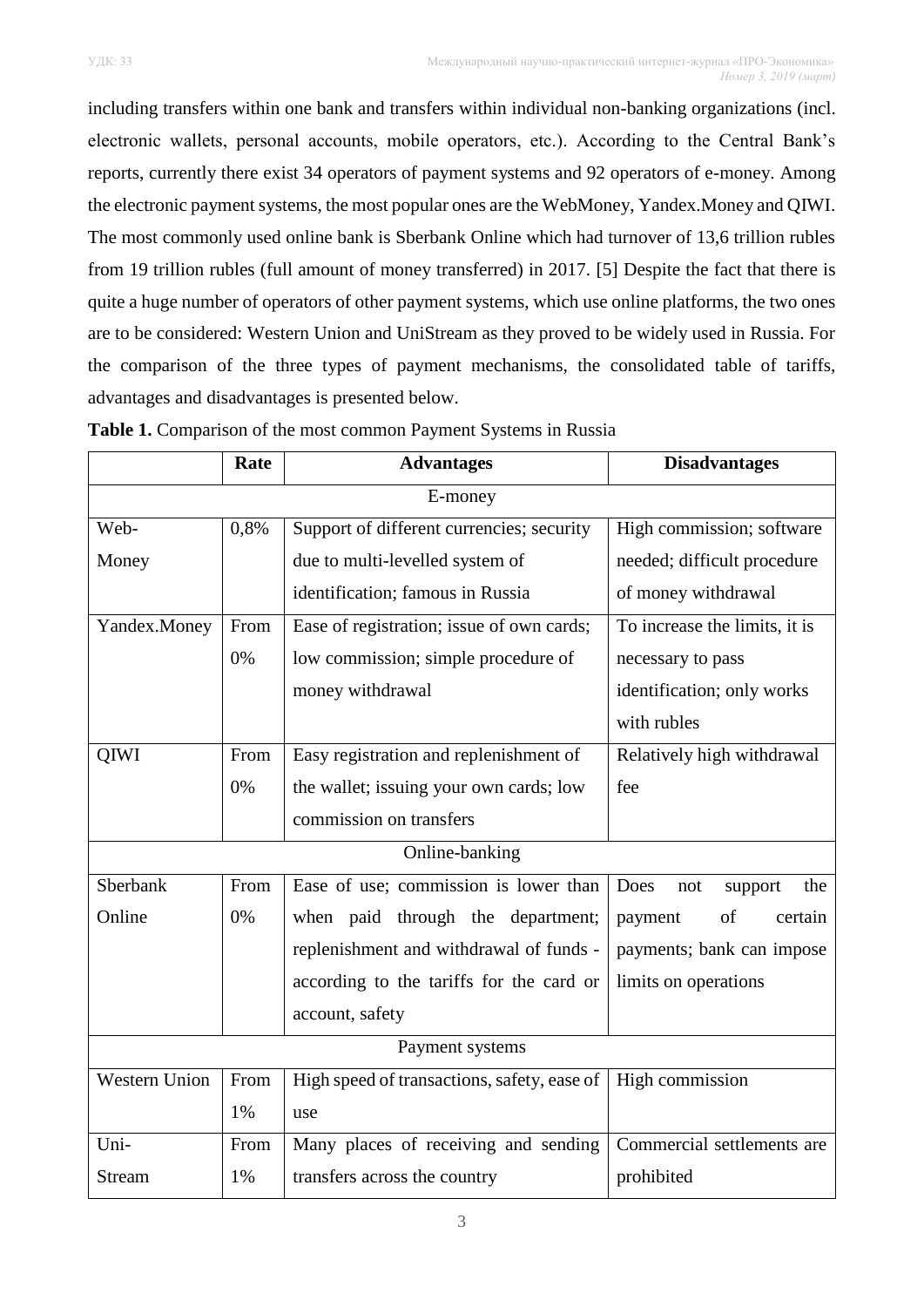Looking at the picture in the whole, one thing can be noticed - current transfer mechanisms have a number of disadvantages in terms of their availability, cost, speed, time of operation and convenience of transfer, which is a barrier to the further spread of non-cash mutual settlements. None of the existing mechanisms meets all key requirements for conducting transfers in the digital space: quality (convenience  $+$  speed), availability (24/7/365, low cost, various channels), reliability (data and transaction security) and innovation (support for advanced information formats; implementation of flexible interaction scenarios with participants).

In conditions of an active development of digital communication between individuals, growth of e-commerce and digitalization of companies, immediate non-cash payments become a real necessity for modern customers of financial services. In world practice, fast payment systems are such non-cash transfer mechanisms, which are available 24/7/365 and provide immediate service no matter what payment instrument the client uses. Nowadays, more than 20 fast payment systems successfully operate in the world scale and more than 18 are on the stage of development. Creation of the majority of them was initiated by the regulating bodies of countries with the purpose of infrastructure development, protection of clients and increase of the availability of finance. [3]

The implementation of the Fast Payment System (FPS), proposed by the Central Bank of the Russian Federation and developed by the «FinTech» Association, is another level of development of payment instruments in Russia, as it is expected to be the best in fulfilling the requirements mentioned above. Sweden fast payment system Swish/BiR was taken as a basis for creation of the Russian one because it appeared in similar market conditions.

The Russian Fast Payment System consists of 4 elements:

1. The operator that determines the rules and controls their execution is the Bank of Russia, which increases the reliability of the system over other systems.

2. The National System of Payment Cards serves as the operational payment clearing center, providing participants with access to services and processing transactions, which contributes to the development of the national payment system.

3. The Settlement Center performs settlements between the participants for operations in the System. Bank of Russia is selected as a settlement center. Single settlement center will increase the speed of transactions.

4. Banks or non-credit financial institutions may be members of Fast Payment System. The system of fast payments provides only for direct connection of participants, which implies technological access to the infrastructure of the System, as well as final payments through the participant's correspondent account in the Bank of Russia. The responsibility for the control over

4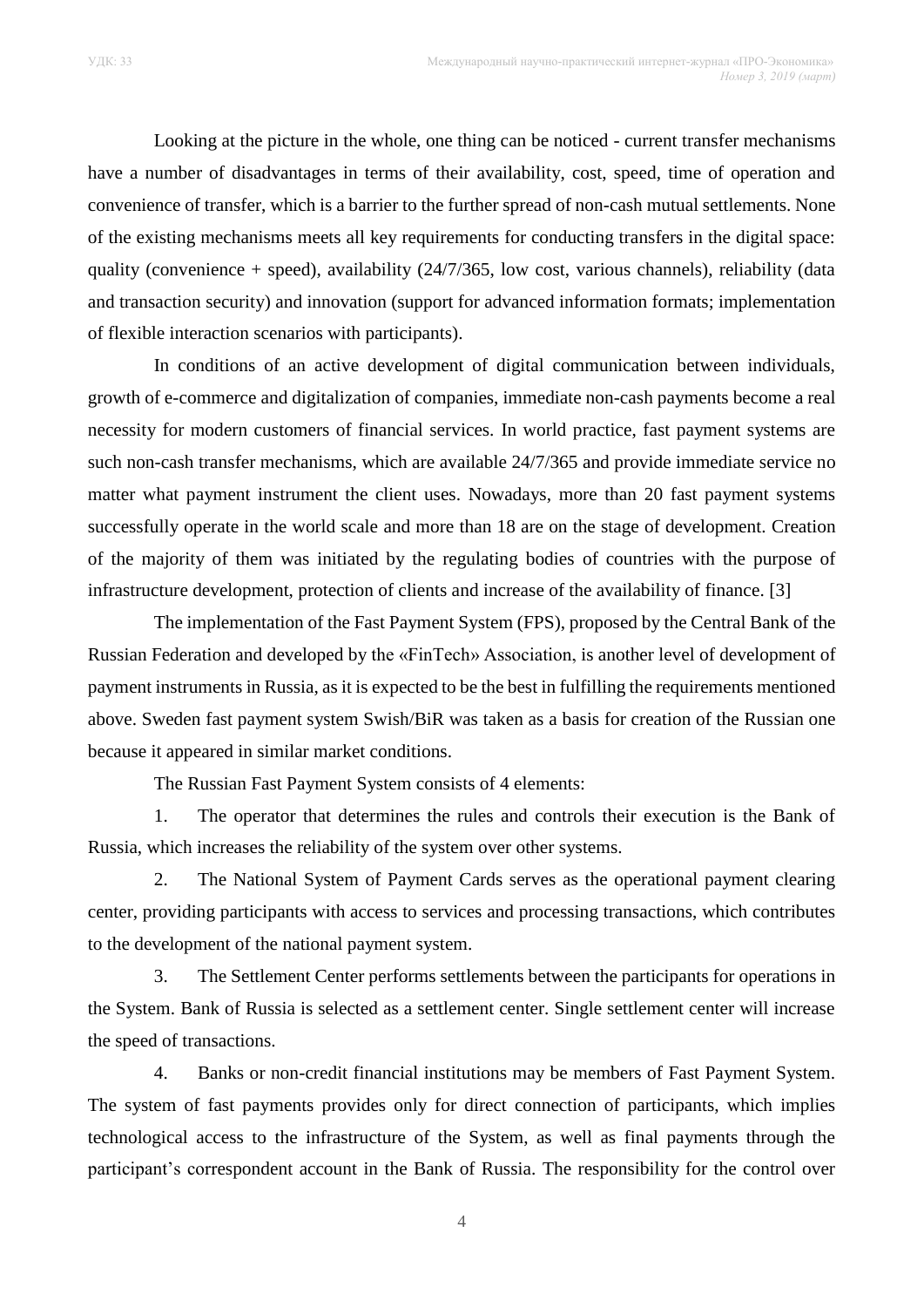transactions in accordance with the legal requirements, including provision of measures for clients' identification and control over payments in order to counter the legalization of criminal proceeds and financing of terrorism [6], ensuring safety of clients' personal data [7], and ensuring protection of information of money transfers [4], is taken by the members of the System.

The System opens up many opportunities for the development of customer-oriented services. Individuals will be able to transfer funds between their accounts (Me2Me) and to the accounts of other citizens (P2P), as well as pay for goods and services, replenish investment and retirement accounts, pay utilities (C2B), taxes and fines (C2G). Legal entities will be able to make a refund to the accounts of their clients (B2C), as well as make transfers to the accounts of other companies and individual entrepreneurs. The Government, banks and financial organizations that serve this System will also get benefits such as increased turnover and lower costs for cash turnover maintenance.

The difference of thе System from similar fast payment systems (for example, Visa or Mastercard) is that it enables clients to transfer money not only between the accounts to which the card is linked, but also to any other accounts. The FPS will allow users to make transfers anywhere and anytime using simple identification - phone number or email address. The Central Bank intends to envisage the maximum number of ways to initiate transfers, for example, QR code or the ID account of a bank's client in social networks. Then the user will be able to make a transfer through their mobile bank or in another familiar interface - an instant messenger, a social network or an online store website.

The commission for transactions consists of the Central Bank's tariff and bank-sender's tariff. For 2019 the tariffs of the Central Bank for the financial institutions, which are members of the fast Payment System, are 0 rubles, while in 2020 the amount of Central Bank's tariff will vary from 1 to 6 rubles depending on the sum transferred and type of transaction. Such low level of tariffs is established to make banks keep their own tariffs low, which will result in benefits for clients and will give the System another competitive advantage.

On the first stage of implementation of the System, started 28 January 2019, 11 banks and 1 non-credit financial organization have introduced this mechanism to their clients, and most of them has decided not to take commissions at all or set the limits for the sums transferred without any commission. In perspective, all banks, e-money operators and other financial institutions will join this system – the State Duma of the Russian Federation is currently considering the law, aim of which is to make it compulsory for banks and other financial institutions. Creation of a single universal payment instrument will contribute to both improvement of a quality of financial transactions and development of the economy as a whole.

5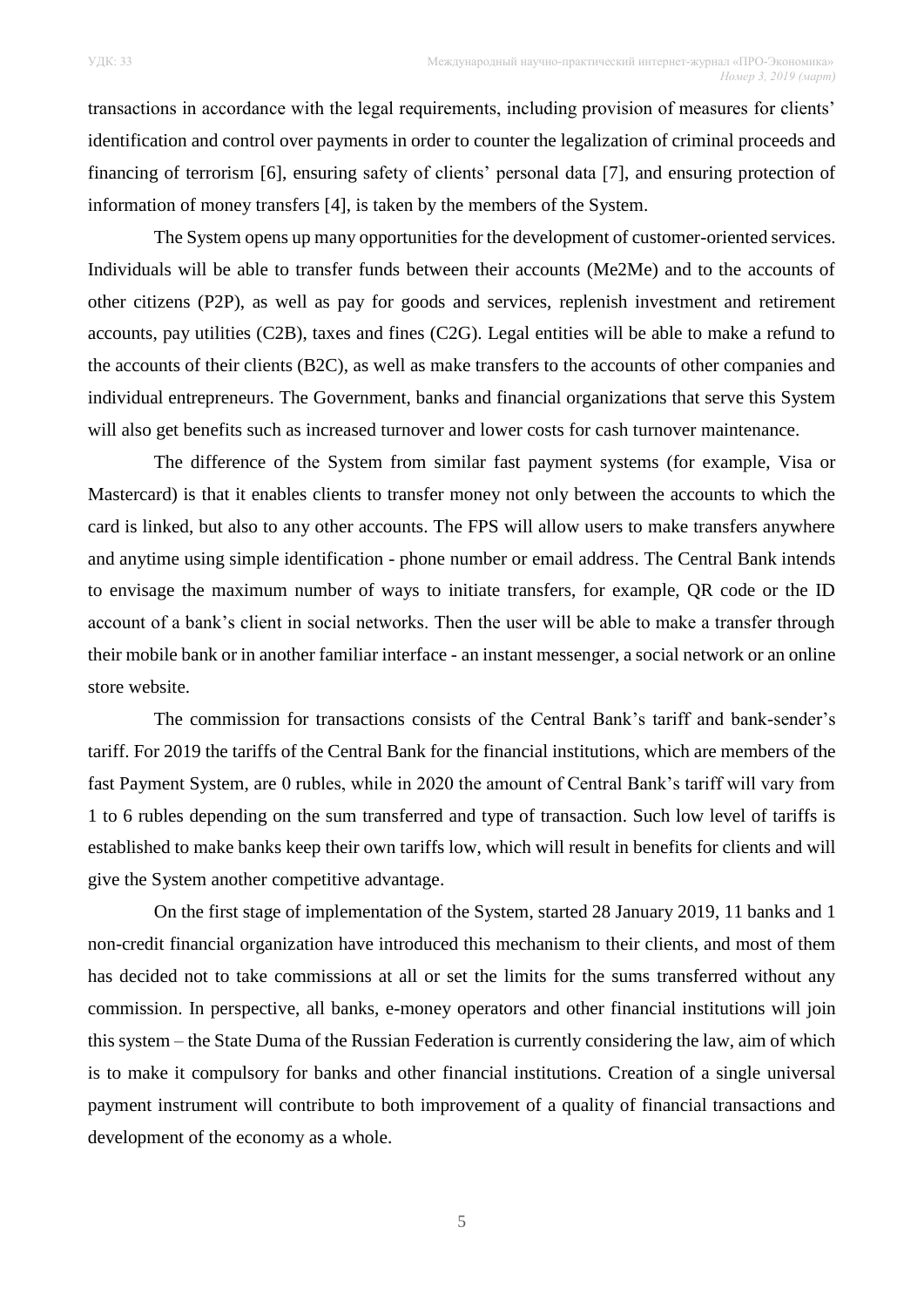# **Список использованных источников**

1. Дайк Д.В., Топлин Дж. Книга прогнозов платежей 2018 года // Business Insider Intelligence [электронный ресурс] – Режим доступа. - URL: <https://www.businessinsider.com/payments-forecast-book-2018-7> (дата обращения 10.01.2019).

2. Ипиев Т. «Тенденции платежей в электронной коммерции России - 2018: анализ статистики» [электронный ресурс] – Режим доступа. - URL: [https://vc.ru/trade/45487-trendy](https://vc.ru/trade/45487-trendy-rossiyskih-e-commerce-platezhey-2018-analiz-statistiki)[rossiyskih-e-commerce-platezhey-2018-analiz-statistiki](https://vc.ru/trade/45487-trendy-rossiyskih-e-commerce-platezhey-2018-analiz-statistiki) (дата обращения 25.12.2018).

3. Обзор мирового опыта использования систем быстрых платежей и предложения по внедрению в России // Центральный банк России - декабрь 2017 года [электронный ресурс] – Режим доступа. - URL: [https://www.cbr.ru/content/document/file/36010/rev\\_pay.pdf](https://www.cbr.ru/content/document/file/36010/rev_pay.pdf) (дата обращения 10.01.2019).

4. Положение Банка Росси от 9 июня 2012 года № 382-П «О требования к обеспечению защиты информации при осуществлении переводов денежных средств и о порядке осуществления Банком России контроля за соблюдением требований к обеспечению защиты информации при осуществлении переводов денежных средств».

5. Россияне переводят с карты на карту больше денег, чем тратят в магазинах» // Электронное периодическое издание «Ведомости» [электронный ресурс] – Режим доступа. - URL: <https://www.vedomosti.ru/finance/articles/2018/03/16/754029-s-karti-na-kartu> (дата обращения 22.12.2019).

6. Федеральный закон «О противодействии легализации (отмыванию) доходов, полученных преступным путём, и финансированию терроризма» от 07.08.2001 № 115-ФЗ.

7. Федеральный закон «О персональных данных» от 27.07.2006 № 152-ФЗ.

# **References**

1. Daik D.V., Toplin Dzh. Kniga prognozov platezhei 2018 goda // Business Insider Intelligence

<https://www.businessinsider.com/payments-forecast-book-2018-7>

2. Ipiev T. «Tendentsii platezhei v elektronnoi kommertsii Rossii - 2018: analiz statistiki»

<https://vc.ru/trade/45487-trendy-rossiyskih-e-commerce-platezhey-2018-analiz-statistiki>

3. Obzor mirovogo opyta ispol'zovaniya sistem bystrykh platezhei i predlozheniya po vnedreniyu v Rossii // Tsentral'nyi bank Rossii - dekabr' 2017 goda

[https://www.cbr.ru/content/document/file/36010/rev\\_pay.pdf](https://www.cbr.ru/content/document/file/36010/rev_pay.pdf)